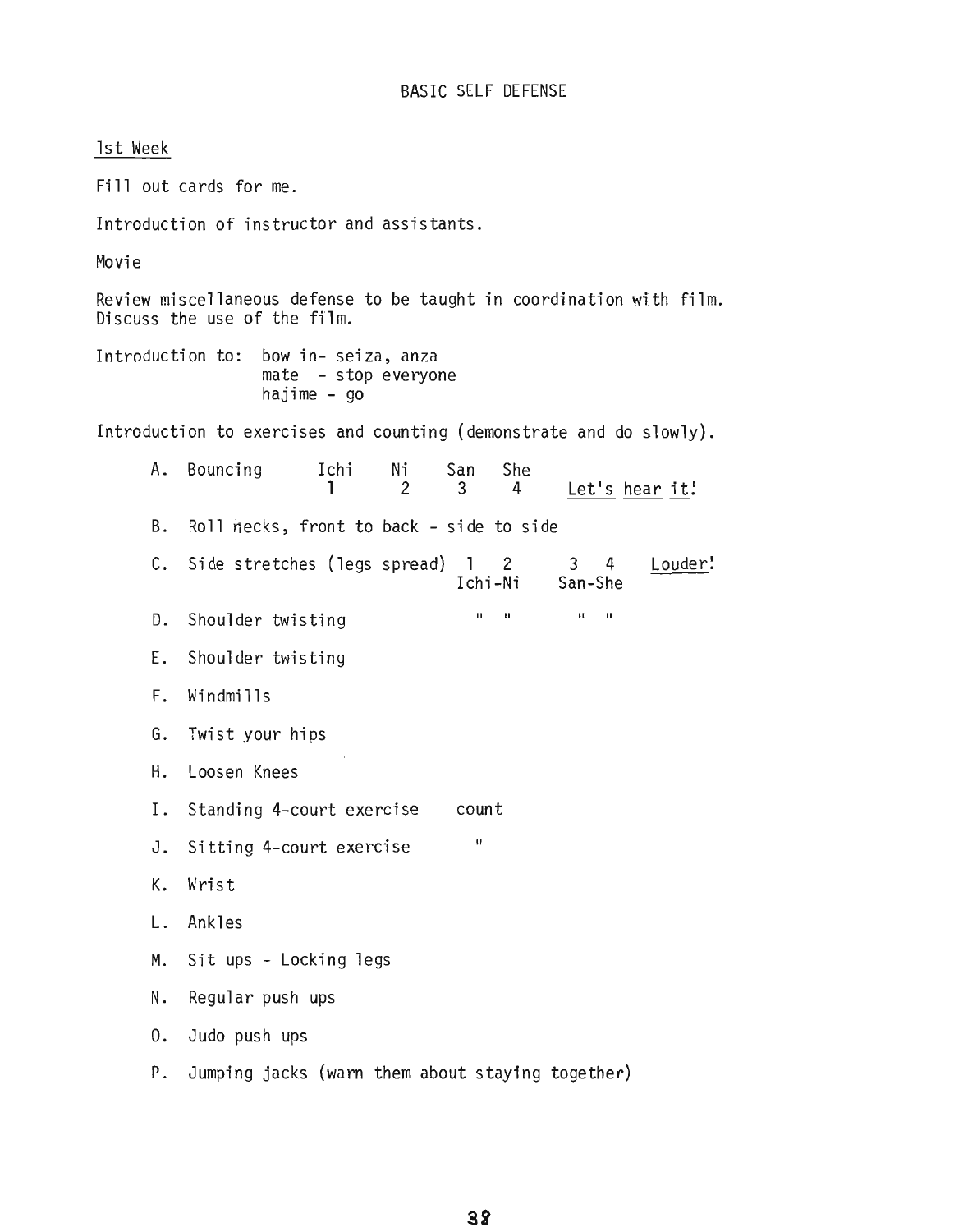## BASIC SELF DEFENSE (continued)

Demonstrate and Do Slowly A. Forward rolls B. Back sommersaults C. Cart Wheels Walk towards class talking very low, KeI. Explain KeI - Hands on stomach 10-15% more strength eleement of surprise Scream, Bite, Kick, Scratch, Run like hell Work on: Wrist breaks one hand, two hands, both Double Chest Breaks XBlock for overhead weapon XBlock for groin Split Throw - In out drill  $\rightarrow$  to throw What did you think this course would be like? What specifically do you expect from this course? What do you want to learn? Bow out - hand in cards Pick up sheets on self defense, summary on Nobody's victim, list of exercises and Japanese terminology Have folders and ask them to bring back to class each week.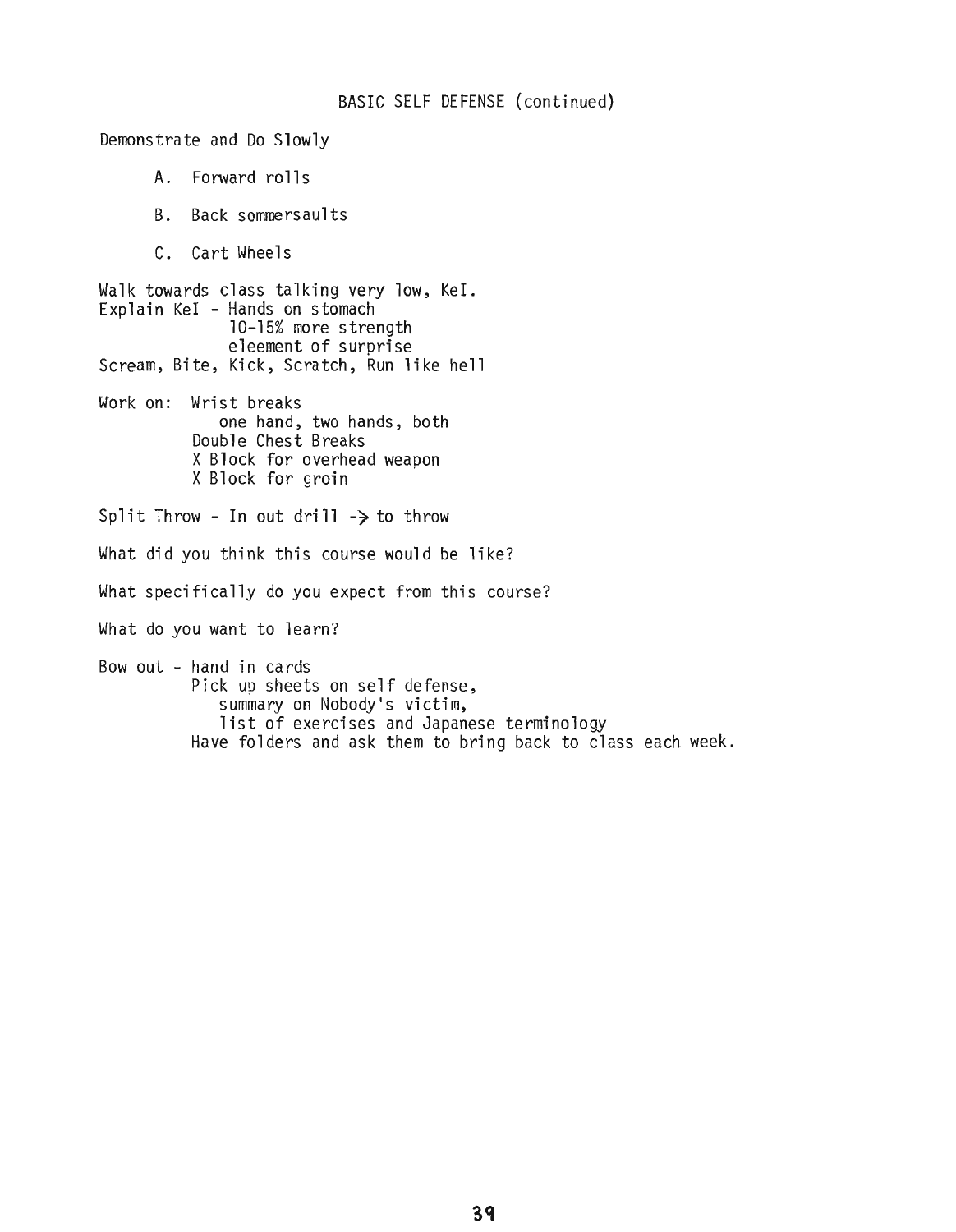2nd Week

Late/Registration Pass out personal weapon sheets, element of surprise sheets Review: bow in seiza, anza mate - stop everyone hajime - start Exercises L. Sit ups (locking legs<mark>)</mark><br>M. Regular push ups (keep bottoms down - no womens push ups) II count 3 4 :hi-Ni San-She<br>" (Ichi, Ni, San, She) 1 2 Ichi-Ni A. Bouncing B. Roll necks C. Side strethces D. Shoulder twisting E. Windmills F. Twist your hips Loosen Knees G. H. Standing 4-count exercise I. Sitting 4-count exercise J. Wrists K. Ankles N. Judo push ups (rock through, look to each side)  $(together, if not - do again)$ L. Sit ups (locking legs) 0. Juming Jacks [-latch Closely 1 & 2nd weeks (Forward sommersaults twice down mat (Not on head) (Back sommersaults The University of Turn head to side)<br>Intervals II (Old man cartwheels)  $(01d$  man cartwheels -  $0K)$ + Front sommersaults over one or more people Demonstrate use of purse and weapons Explain  $(1st)$ Fi nger) Palm Elbow) Used as weapons Head ) Actual moving drill like teacher SD class (2nd) KeI, turn and run X block for attack overhead Xblock for attack to groin 90 degree block - overhead attack 90 degree block - side attack Review Split Throw in and out drill to completion of technique &Ogoshi (Major Hip Throw) in out drill to completion of Throw Bow out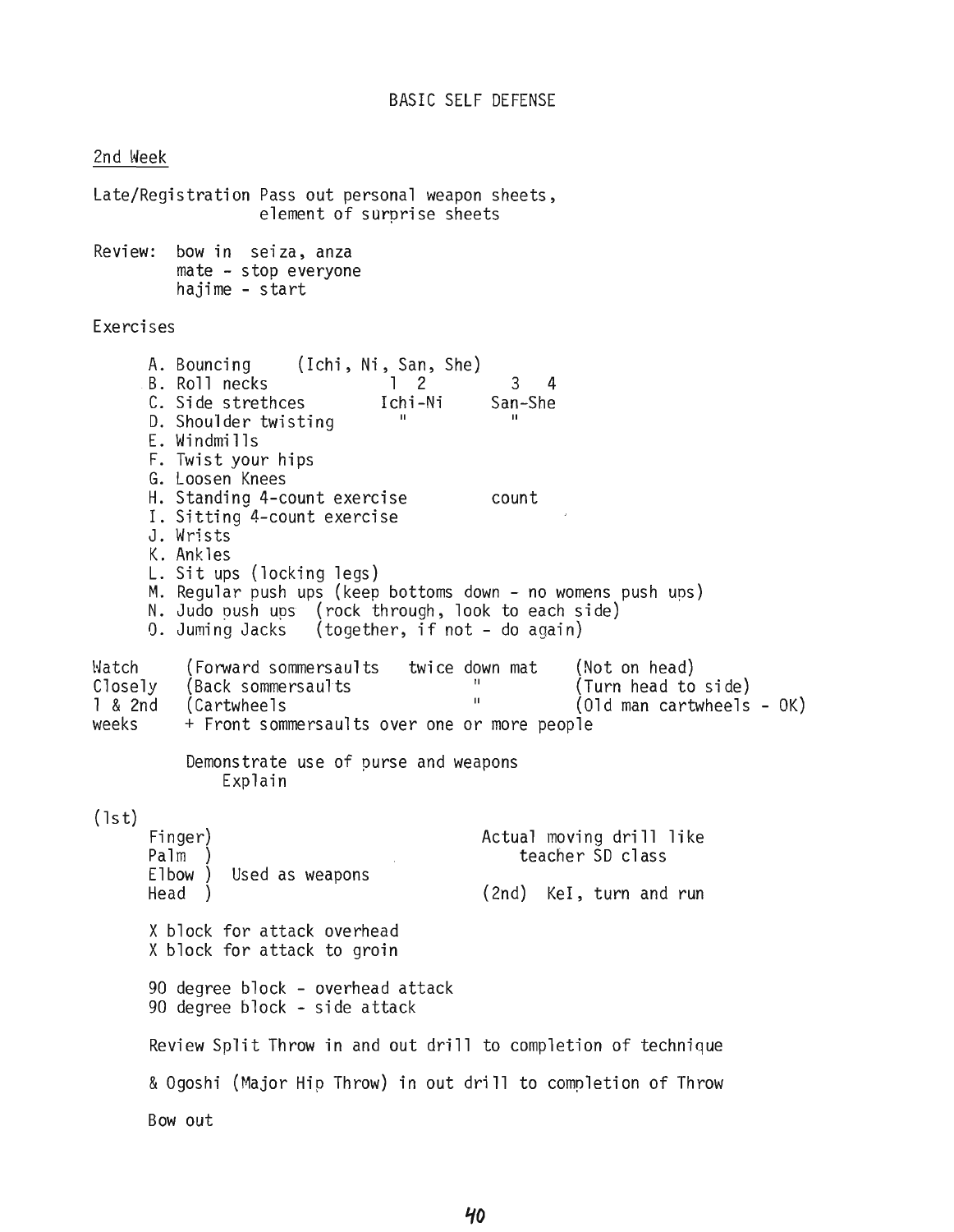3rd Week 7:00 - bow in Warm ups - 10-15 minutes (same as first week) (modify to fit your situation) Front sommersaults Once<br>Back sommersaults Twice Back sommersaults Twice<br>Cartwheels Twice Cartwheels Front sommersaults over one or more people (on knees & hands)<br>\* 2 people if average group + 3 - Log rolling drill - football Review: finger palm elbows head once each with KeI and running + Front and side walking + Side Knee Kick + Instep stomp Review 90<sup>0</sup> block for side attack Review Split Throw In  $-\frac{1}{2}$  out drill + Review Ogoshi - In out drill + 90<sup>0</sup> side block to Ogoshi - throw Review 90<sup>0</sup> block-overhead attacks + Ippon Seoingge In -- out drill + Drop Knee Ippon Seoinage (one arm shoulder throw) Question and answer period  $8:30 - 8:50$ Bow out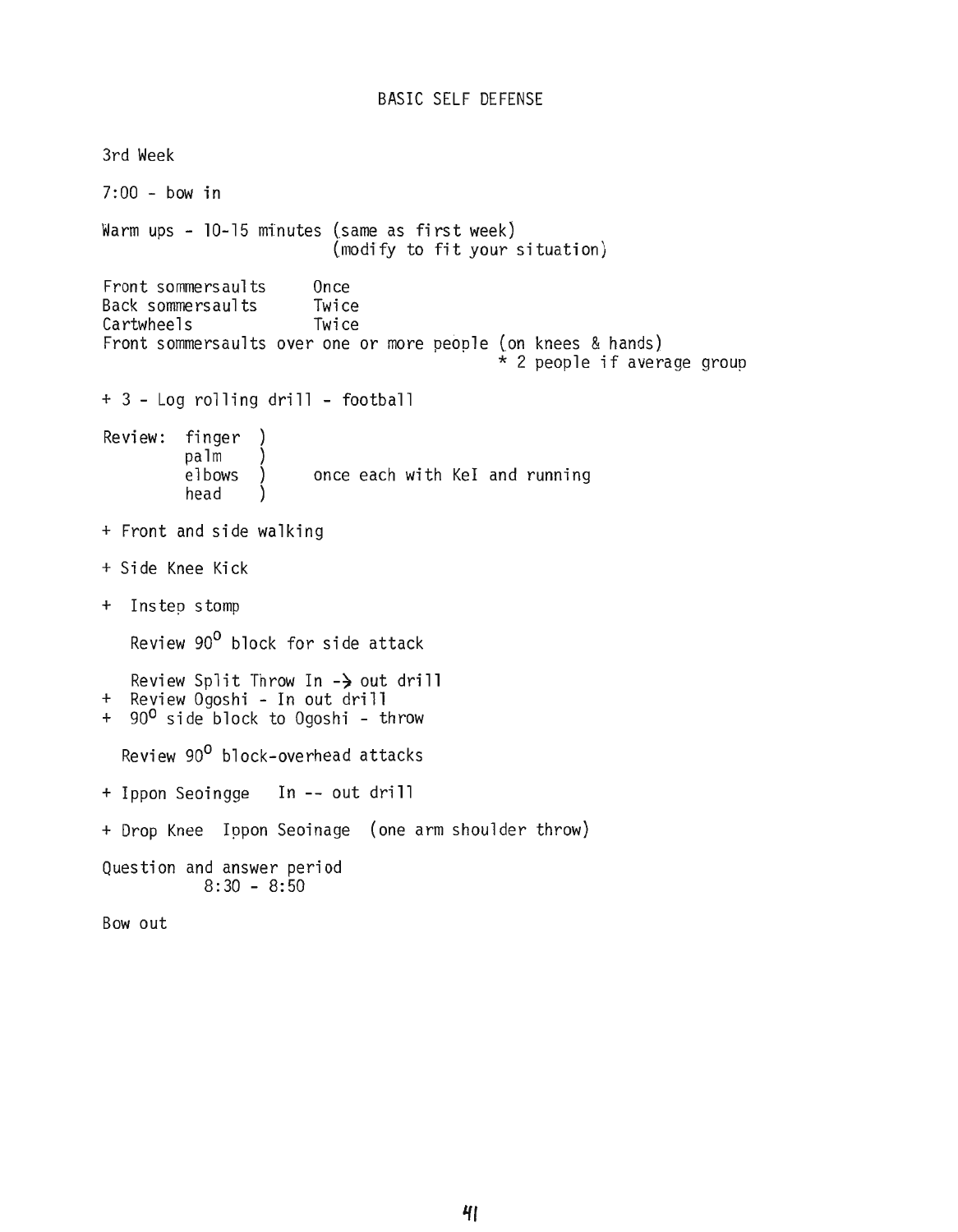4th week Bow in Warm ups (includes rolls, cartwheels, 3 people rolling) + Juming over side to side - agility drills Review: X blocks Front kicks Side kicks Walking side kicks + Walking side - knock down or throw Ogoshi Review -- In -- out drill for Ippon Seoinage Total move Show arm break Review 90<sup>0</sup> blocking down Thrust Review 90<sup>0</sup> Blocking Side attack Ogoshi & Šplit Thr<mark>ow</mark>s + 90<sup>0</sup> blocking to back throw, Osoto Gari <sup>+</sup> Escapes, if you are throw + Defense on Back + Getting up from back

 $\ddot{\textbf{A}}_{\text{max}}$ 

 $\mathbf{A}_{\mathbf{L}}$ 

 $\sim$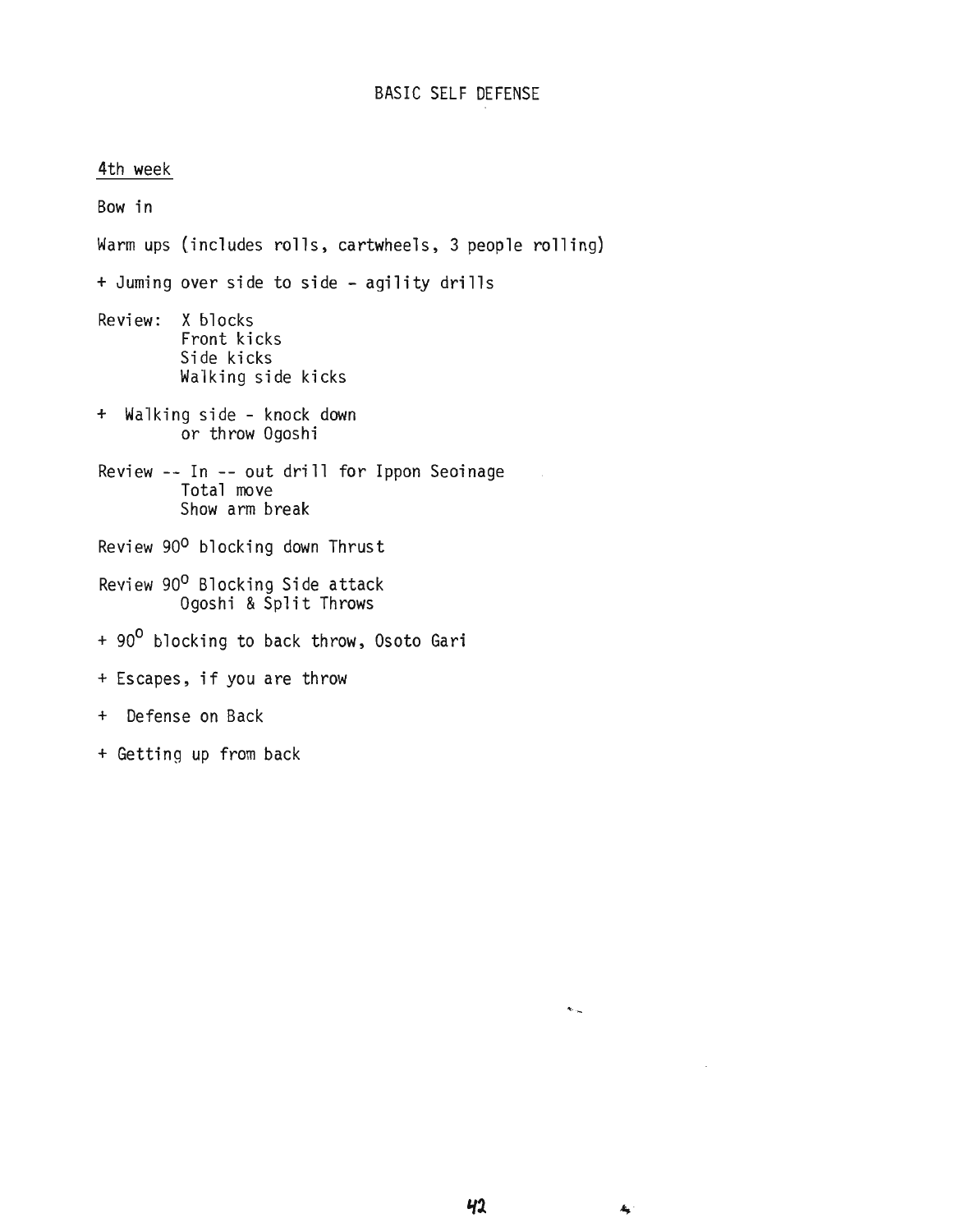5th week  $7:00 -$  bow in \~arm Ups Tumbling - Forward Rolls Back Rolls Cartwheels over 1 - 2 people Agility Drills - Review - log roll - jumping over a person on hands and knees + Barrel Hoop racing drill Review - XBlocks and attacks (available students must think and react at this point, no instruction by teacher - review only after student's demonstrate) Review Front kicks Side kicks Side walking kicks Review wrist escapes Review side walking **--** knockdown II II \_\_ Ogoshi Review -  $90^0$  overhead block Review In - Out Drill for Ippon Seoinage (one arm shoulder throw) with 90<sup>0</sup> overhead blocks -- completion of throw Review 90<sup>0</sup> overhead block to rear throw *(Q* Soto Gari) Review Side block for 90<sup>0</sup> attack Throw O Goshi or Split Throw Combine  $90^0$  block with throws with: finger attack palm of hand attacks elbow attacks knee attacks stomping attacks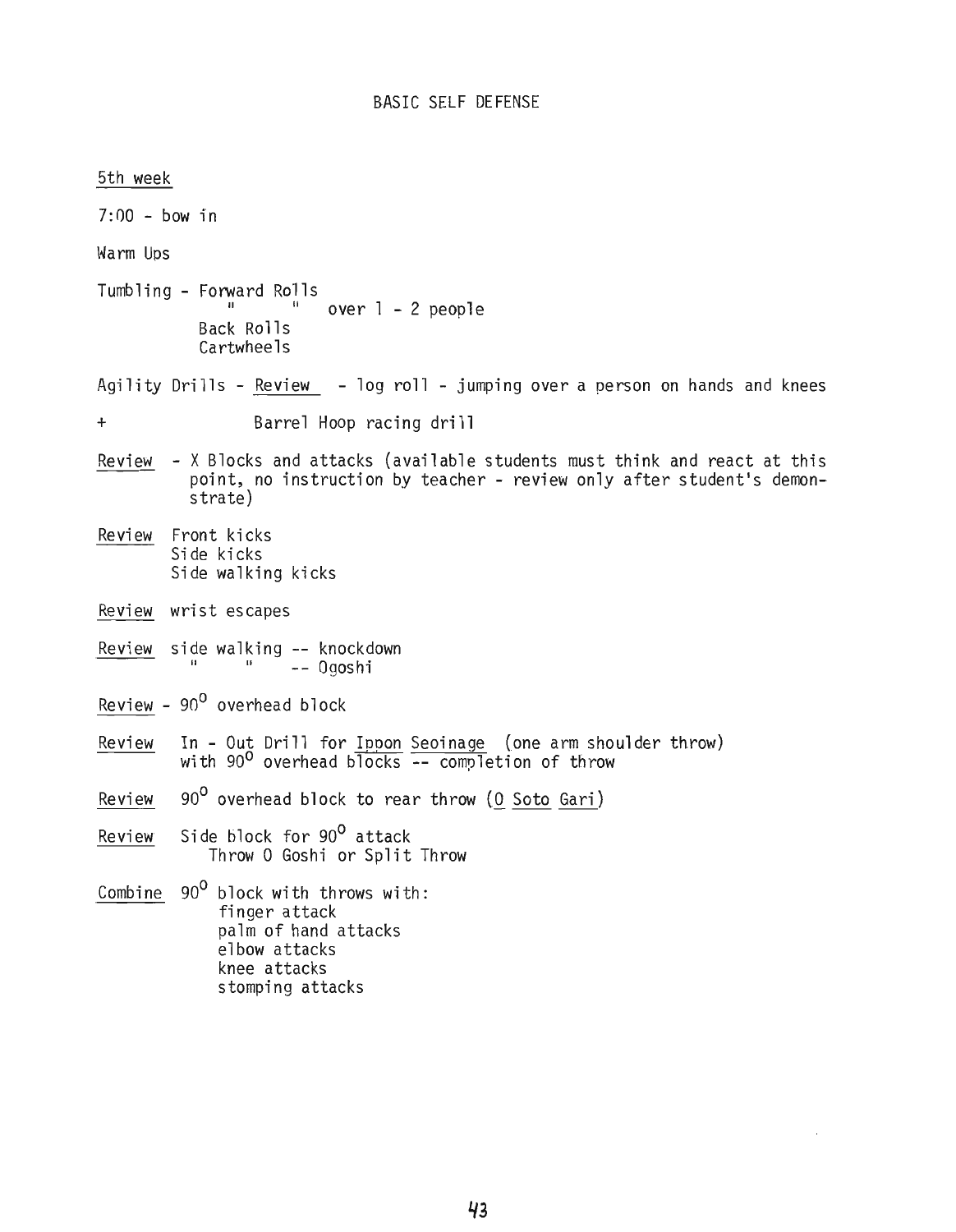# BASIC SELF DEFENSE

5th week cont'd Escapes if you are attacked by Judo Throws + Hips low bump  $\frac{1}{n}$   $\frac{n}{n}$  cut hand attack with personal body weapons, fingers, palm of hand, elbow, knee, stomping, throws Review - turn out if thrown

Review defense on back

Review Getting up from back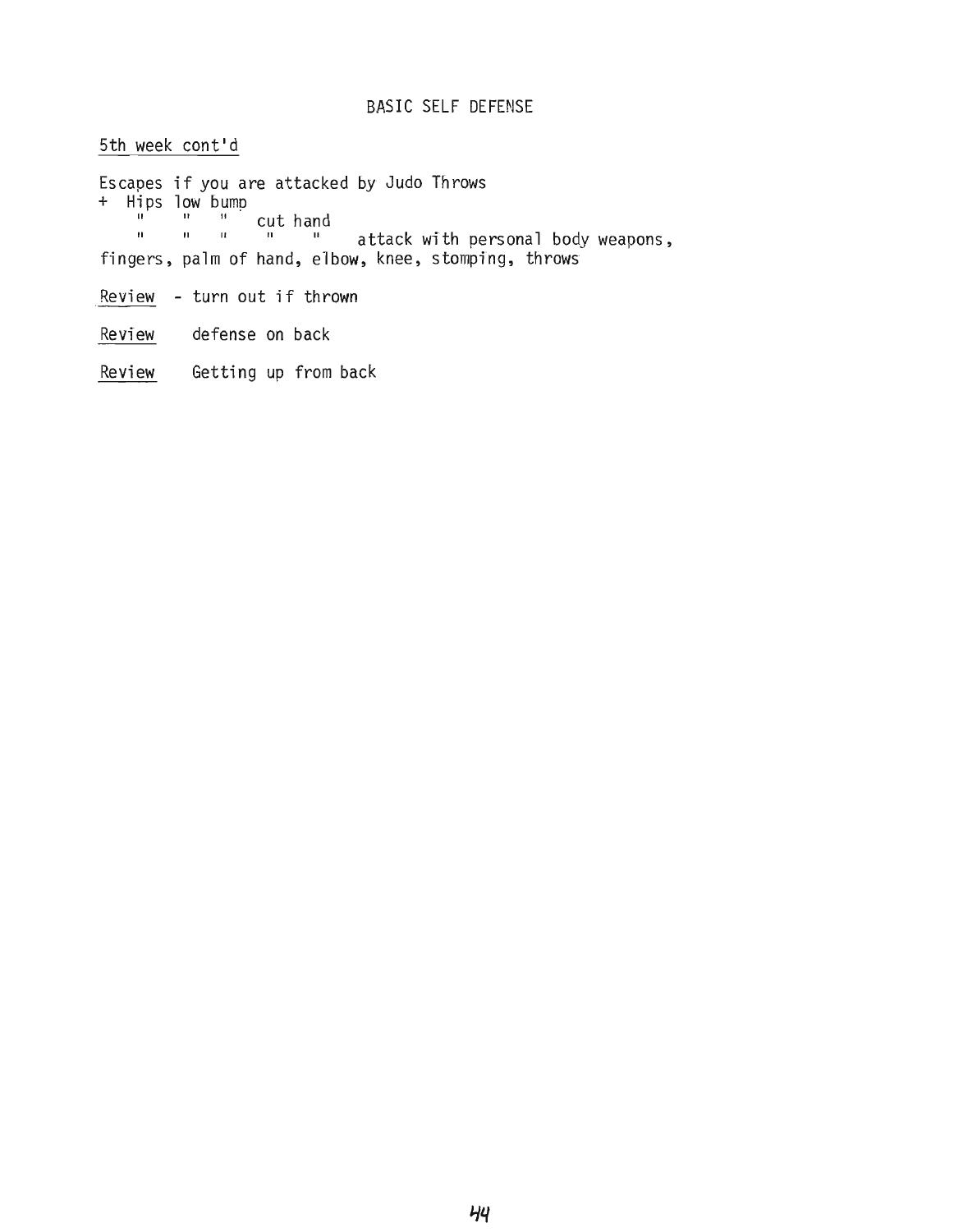## BASIC SELF DEFENSE

#### 6th week

- 7:00 Write down exercises time number
- $7:15$  Write down Japanese words that you would use.
- 7:20 Write down throws you would use
- 7:30 Self-defense techniques that you would teach in the order you would teach them.
- 7:40 Write down self-defense that you would discuss and Rape Prevention that you would discuss in class.
- 8:00 Bow in give class to teachers to lead warm ups (4 different people)
- 8:10 Teachers lead agility drills (4 different people)
- 8:20 Change out of GI and throw in civilian clothes and be thrown. Explain that no one has to have a black belt to teach kids selfdefense and evasive drills. Give teachers the confidence that they can help. Give them ideas to help them use students that are capable of assisting and also give them the names of teachers that are qualified to assist class or in teaching.
- 8:30 Teachers lead class in self-defense drills
- 8:45 Discuss rights and wrongs done by teachers
- 8:55 Give lesson assignments for the 7th week. (5 - one period lessons)
- 9:00 Bow out class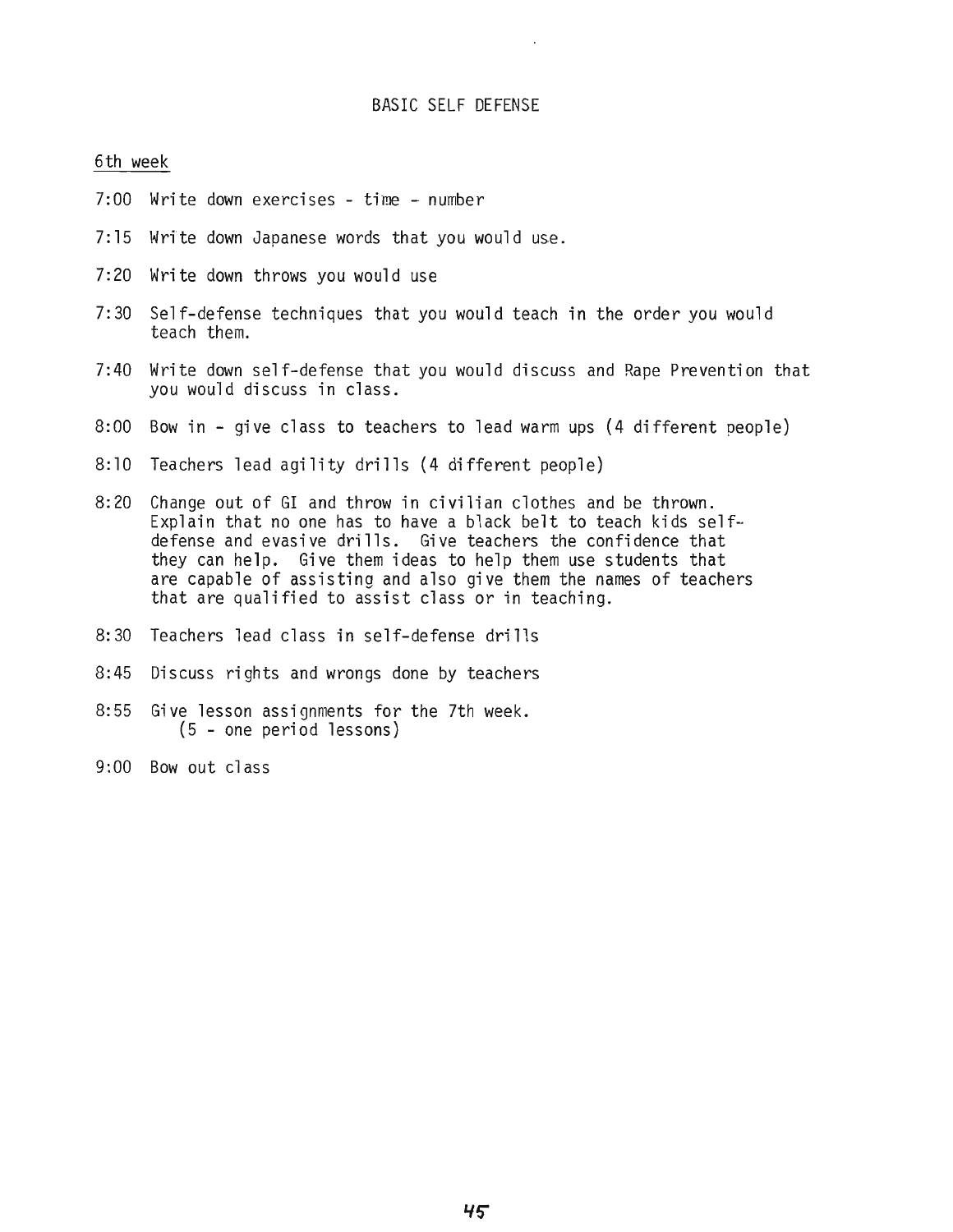## BASIC SELF DEFENSE

#### 7th week

- 7:00 Discuss 6th week and the paoers done in class
	- A. Review difference between split throw and 0 Goshi why to teach one first.
	- B. Jumping jacks last to provoke team work in class and possibly help your neighbor later in life. Attitude in one self is great but two or more people working together is what it's **all** about.
	- C. Warm ups are for stretching.
	- D. Agility drills are to teach the body and the mind to accept falls and to help the body and mind work together. They are a part of warm-ups however, but doing one without the other is poor.
- 7:30 Bow in Warm ups done by the teachers (4)
- 7:45 Agility drills led by the teachers (4)
- 8:00 Have teachers teach by their assignment papers (5)
- 8:30 Review mistakes, praise for well done:
- 8:45 Review Osoto Gari Drill Wrist breaks
- 9:00 Bow out the class.